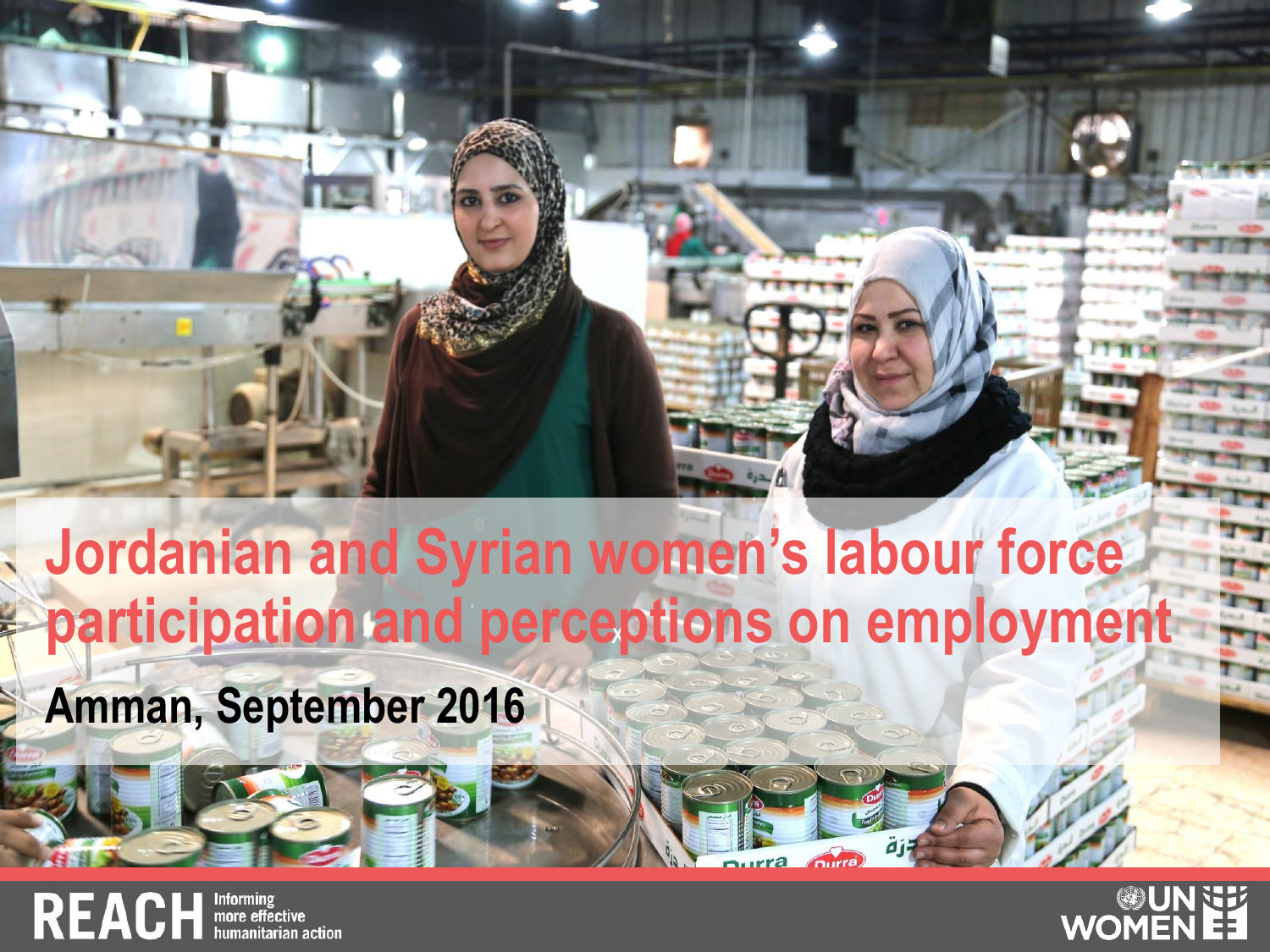### **Telephone Perception Survey**

### **Focus Group Discussions**

- Establish prevalence of women's employment, challenges in accessing labour market and preferences for different types of employment
- Nationwide survey of 609 Syrian and Jordanian women
- Verify, contextualise and better understand the findings from the phone survey
- 12 FGDs (6 with Syrian, 6 Jordanian women each)
	- Half urban/half rural

**2**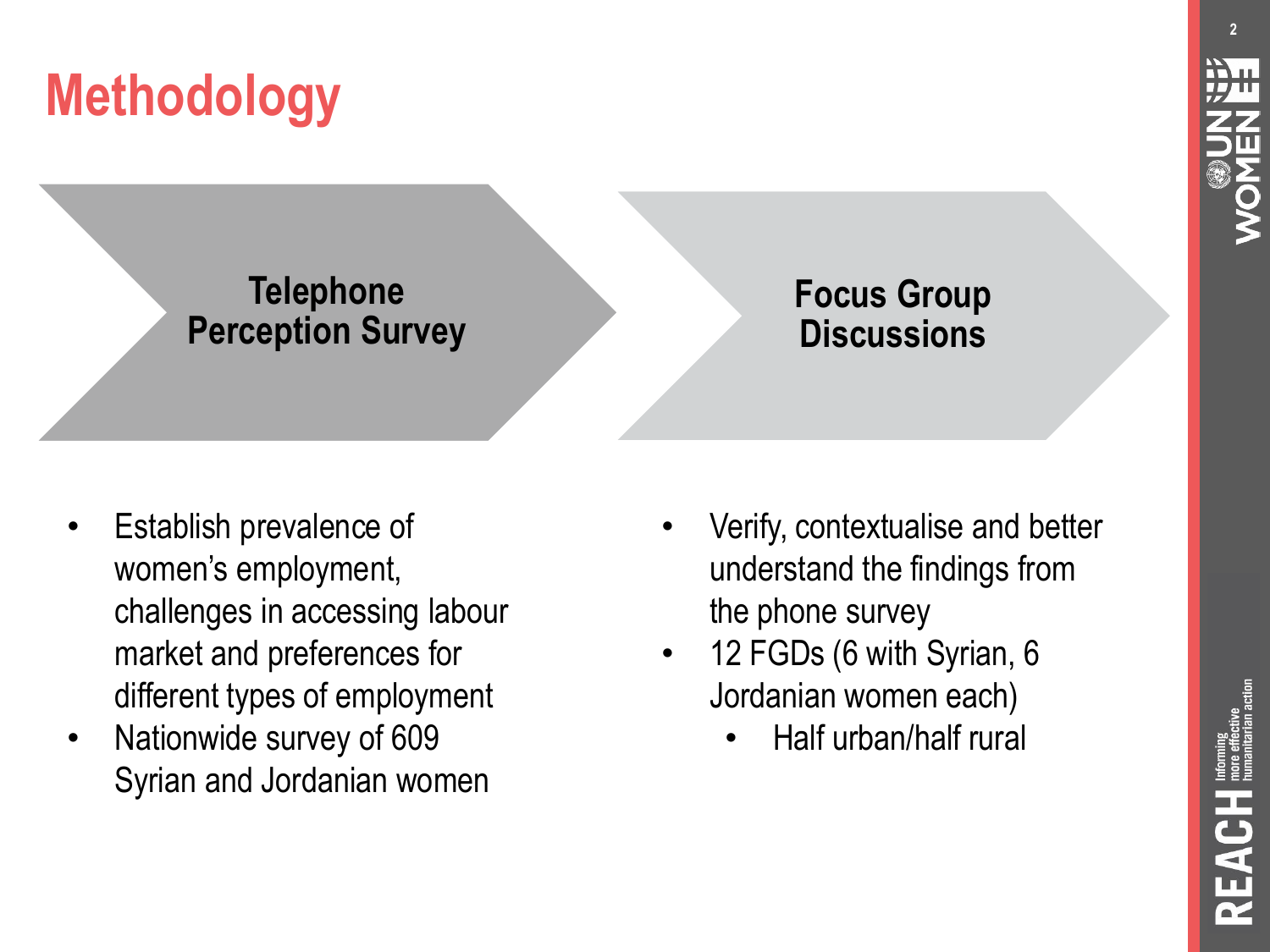**3**

### **Women's employment status**

- **The large majority of both Syrian and Jordanian women do not work**
- Syrian women are less likely to be employed than Jordanian women
- Considerably more Syrian women were in employment in Syria prior to the conflict than today in Jordan
- A large majority of women believe that there are obstacles to women's employment

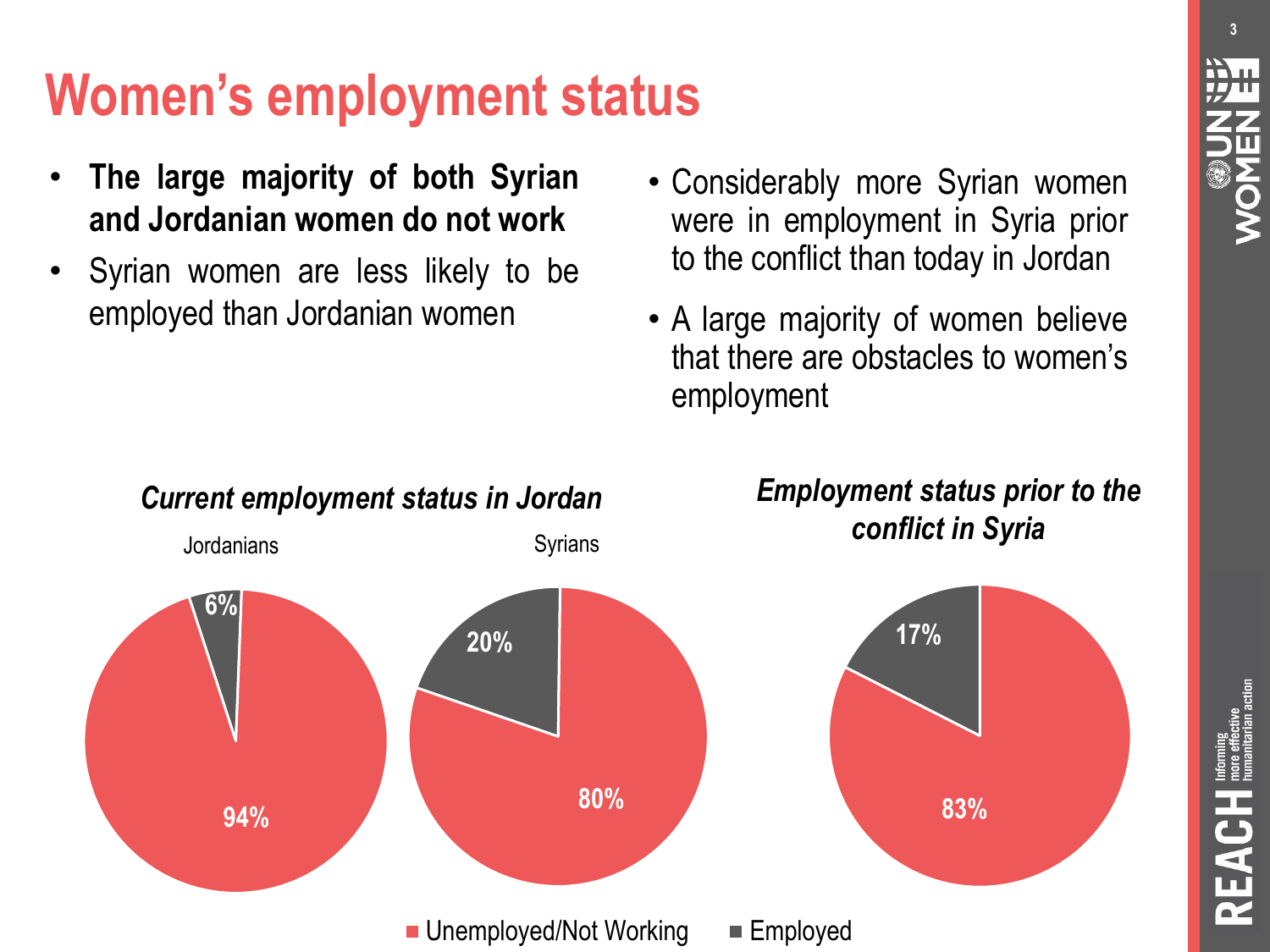### **Do women want to work?**

- **A majority of unemployed and economically inactive women would want to work** had they got the opportunity to…
- …although most women are currently not actively looking for work.

**A desire to work does not appear to translate into women actively looking for work. This holds true for both Syrian and Jordanian women.** 



*% of women not working wanting to work*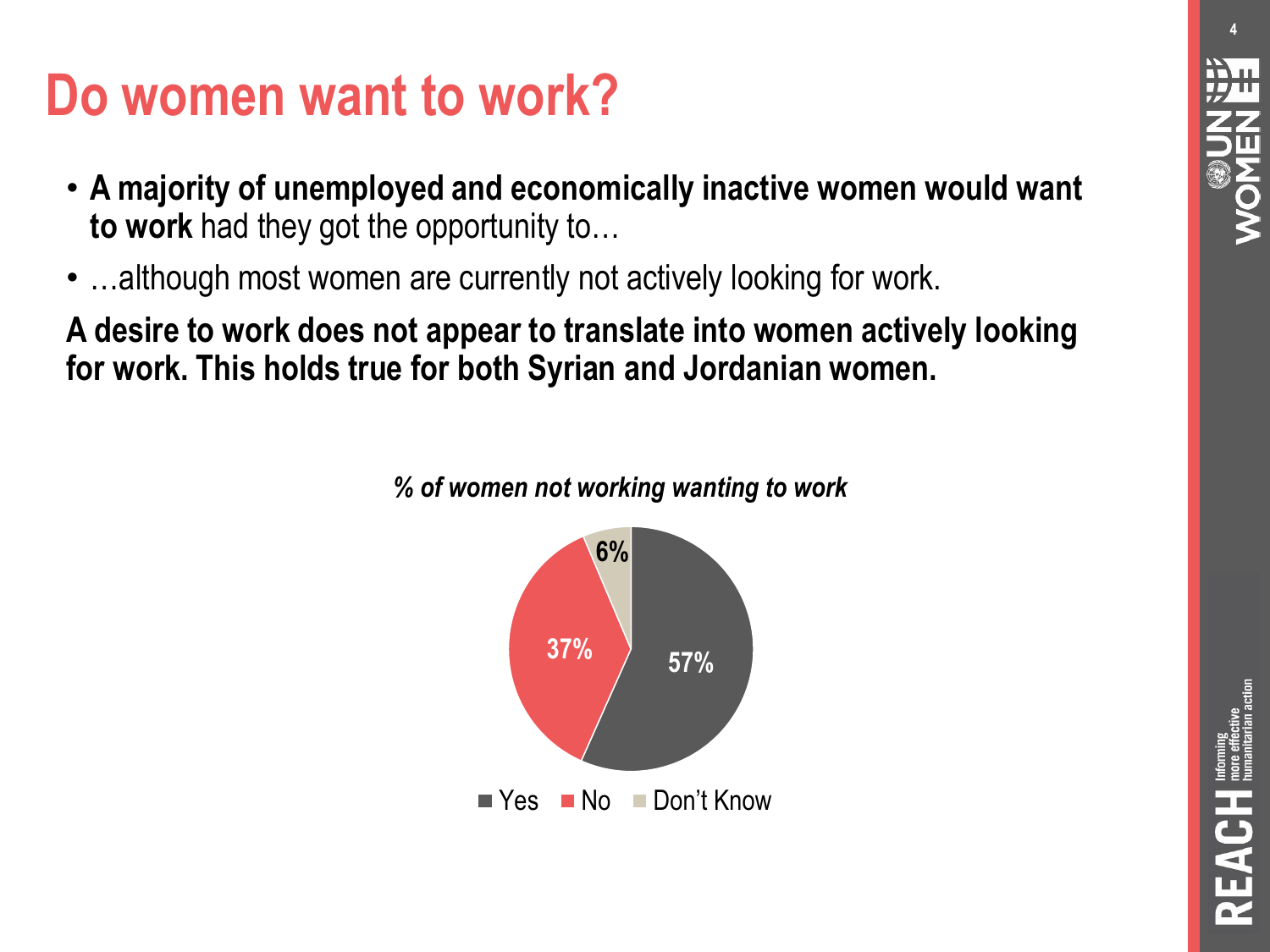## **Employment and Education**

- **Women in work are highly educated** and generally have a higher level of education than those who are not working (although education levels of Syrian refugee women are lower than those of Jordanian women)
- Nevertheless, more than two thirds of women not in employment have completed secondary school or higher

 **Low levels of education do not sufficiently explain women's unemployment or economic inactivity**



#### *Education Level by Employment Status*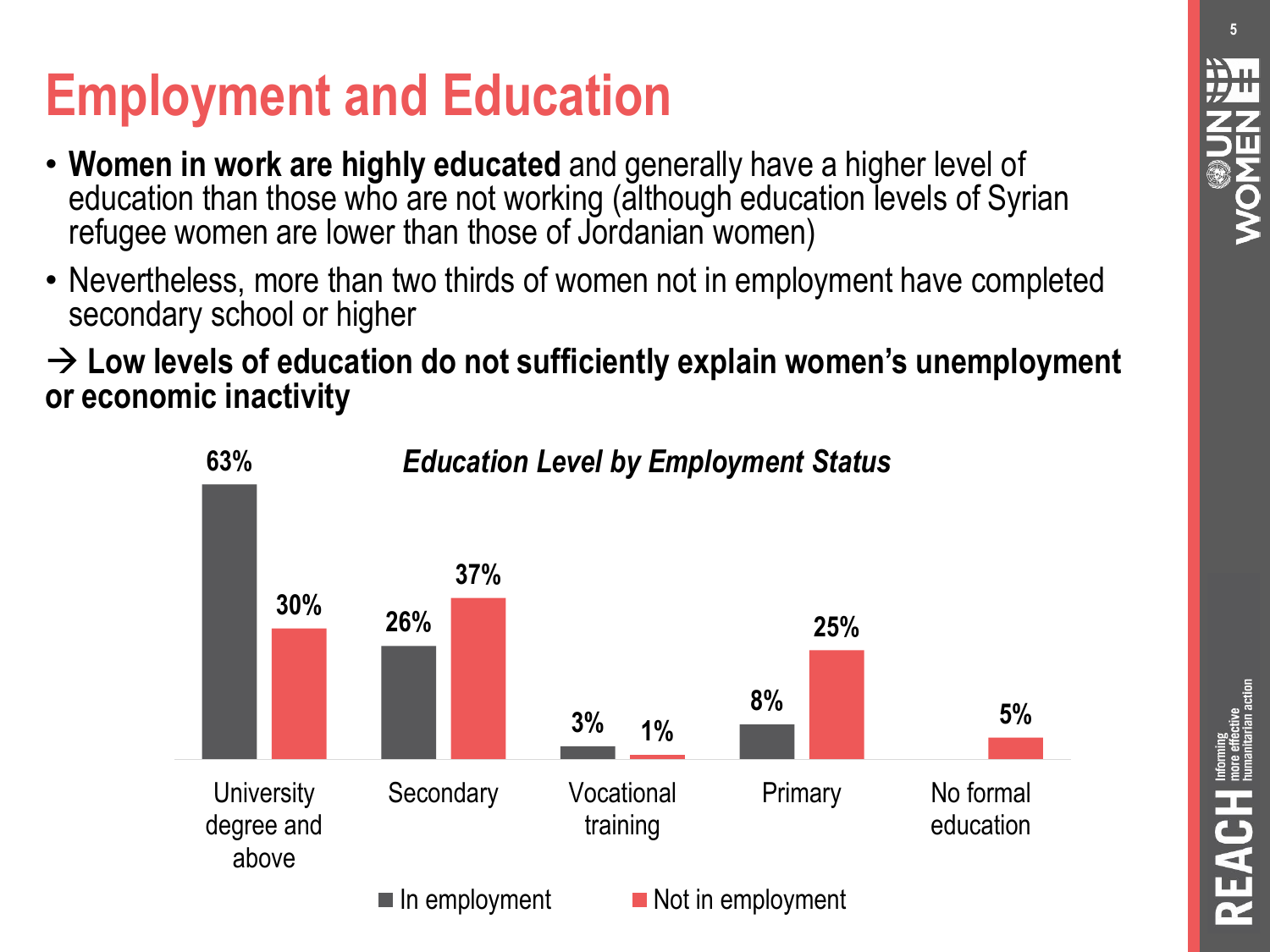REACH

### **Reasons for not working**

- **Family related reasons,** such as childcare, household responsibilities and family objection **are the primary reasons reported by women for not working.**
- In addition, **structural reasons**, such as lack of opportunities in the area (15%), lack of opportunities compatible with skills and training (11%) and lack of opportunities for women specifically (6%), **are a main barrier to women's employment**.



*Most frequently reported reasons for women's unemployment*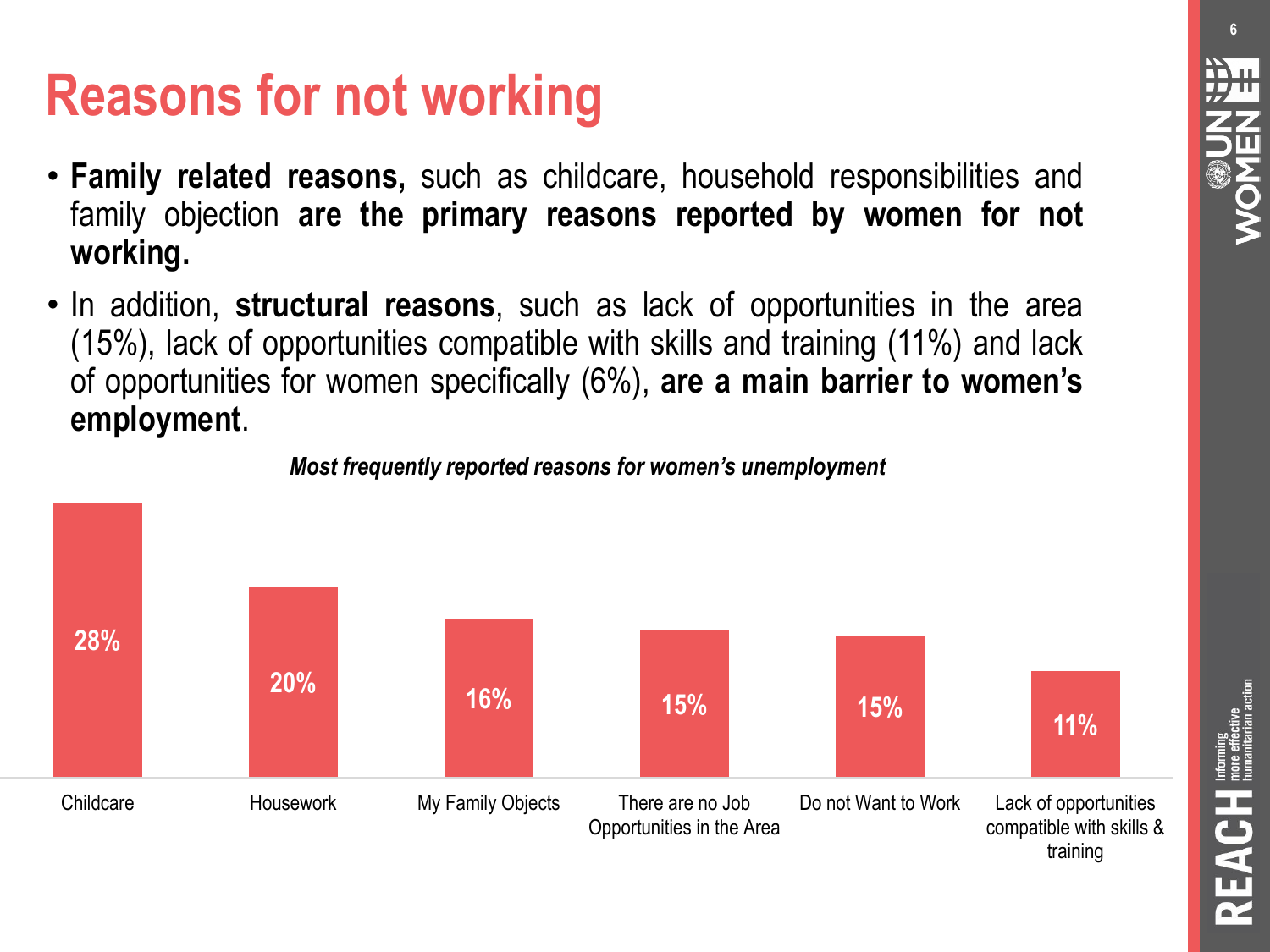# **Syrian women: Work Permits**

- An overwhelming majority of Syrian women reported to either not possess or to not have applied for a work permit
- **Only 17% Syrian** women perceived lack of work permit as barrier to employment **1986**



#### *Reasons reported by Syrian women for not having or not applying for work permit*



**7**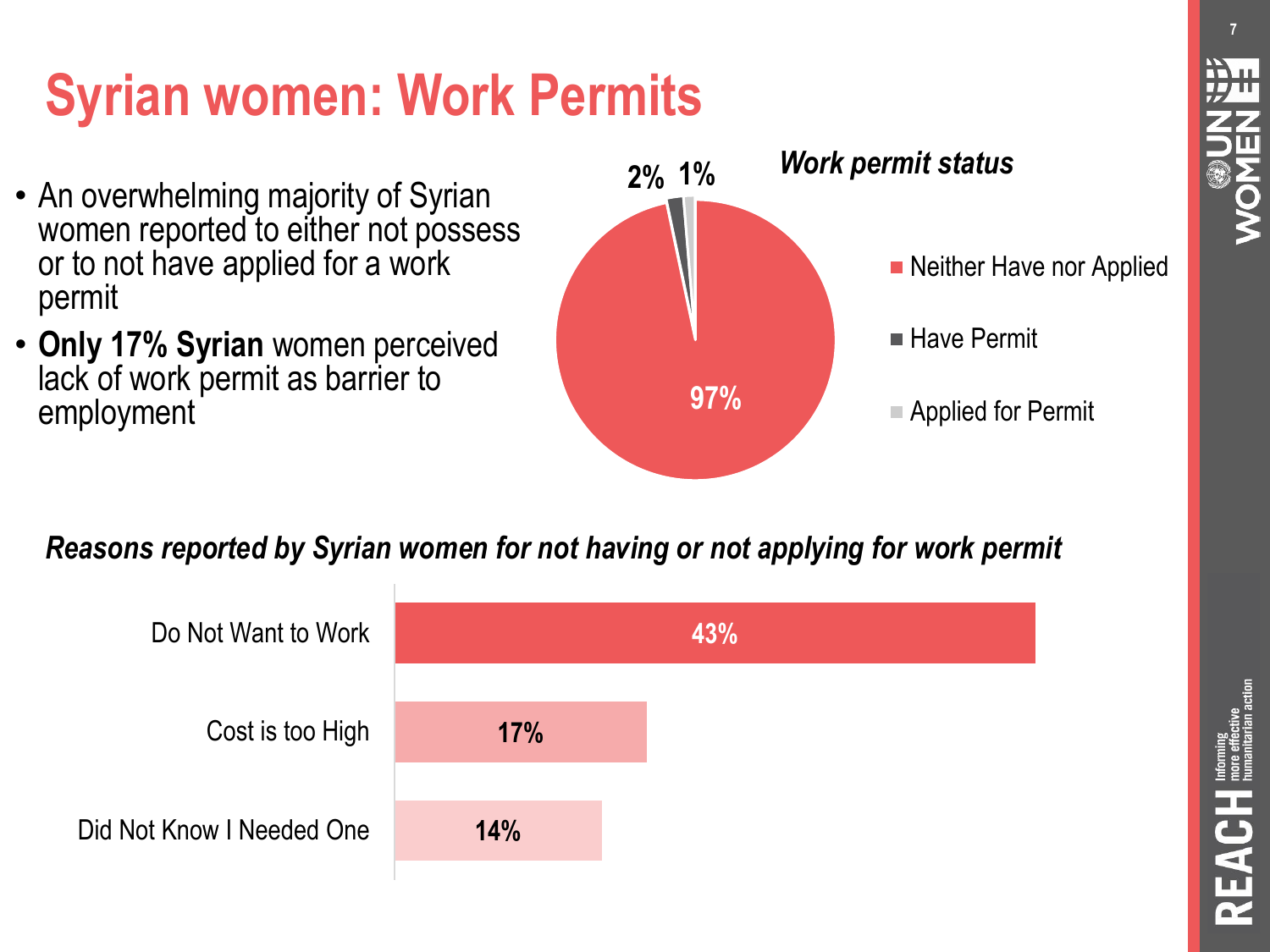# **Working Preferences**

#### **Overall, little preference for homebased work**

- High proportion (43%) cited no preference
- Minority cited preference for either home-based work (30%) or work outside home (25%)

#### *Preference for home based work vs. work outside*



#### *Preference for home-based work, by nationality*



#### **Given the choice, significantly more Syrian than Jordanian women show a preference for home based work**

#### FGD findings suggest this may be due to:

- 1. Adaptation to a restrictive livelihoods environment
- 2. Limited resource availability, including for childcare support or transportation